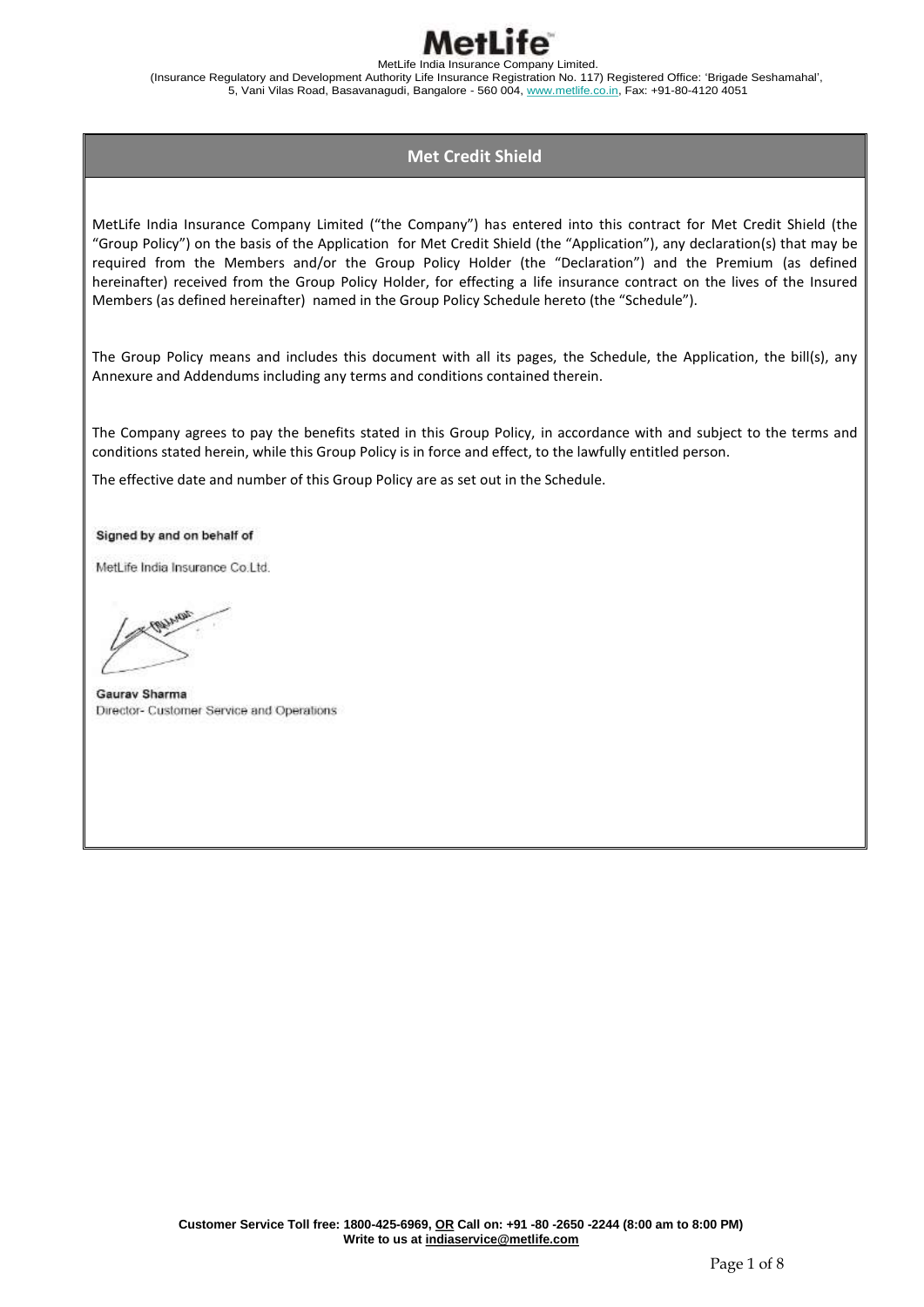

# **Terms & Conditions of Met Credit Shield - Credit Life Insurance Policy**

| 1.0 | <b>Definitions</b> |                                     |                      |                                                                                                                                                                                                                                                                                                                |  |  |
|-----|--------------------|-------------------------------------|----------------------|----------------------------------------------------------------------------------------------------------------------------------------------------------------------------------------------------------------------------------------------------------------------------------------------------------------|--|--|
|     | 1.1                | "Credit Life<br>Insurance"          |                      | Means insurance on the lives of borrowers pursuant to or in connection with<br>a specific or other Credit Transaction.                                                                                                                                                                                         |  |  |
|     | $1.2$              | "Coverage"                          |                      | : Means the benefit available to an Insured Member under the Group Policy                                                                                                                                                                                                                                      |  |  |
|     | 1.3                | "Creditor"                          |                      | Means the lender of money for which payment is arranged through a Credit<br>Transaction.                                                                                                                                                                                                                       |  |  |
|     | 1.4                | "Borrower"                          |                      | Means a borrower of money for which payment is arranged through a Credit<br>Transaction.                                                                                                                                                                                                                       |  |  |
|     | 1.5                | "Credit Transaction"                | $\ddot{\cdot}$       | Means any transaction by the terms of which the repayment of credit card<br>limit or outstanding amount due on credit card, is to be made at a future date<br>or dates.                                                                                                                                        |  |  |
|     | 1.6                | "Group Policy<br>Holder"            | $\ddot{\cdot}$       | Means the Creditor who is the owner of the Group Policy, with a minimum of<br>50 (fifty) members, as stated in the Schedule.                                                                                                                                                                                   |  |  |
|     | 1.7                | "Eligible Member"                   | $\ddot{\phantom{a}}$ | Means such Borrower(s) who meet the eligibility criteria as stated in the<br>Schedule and thus become eligible to be covered.                                                                                                                                                                                  |  |  |
|     | 1.8                | "Insured Member"                    |                      | : Means an Eligible Member who is covered under the Group Policy.                                                                                                                                                                                                                                              |  |  |
|     | 1.9                | "Effective Date of<br>Group Policy" |                      | Means the date on which the Group Policy takes effect.                                                                                                                                                                                                                                                         |  |  |
|     | 1.10               | "Effective Date of<br>Coverage"     |                      | Means the date an Eligible Member becomes an Insured Member under this<br>Group Policy which is provided in the COI.                                                                                                                                                                                           |  |  |
|     | 1.11               | "Nominee"                           |                      | Means the person(s) or entities nominated by the Insured Member and whose<br>name(s) appear in the Certificate of Insurance.                                                                                                                                                                                   |  |  |
|     | 1.12               | "Installment Credit<br>Agreement"   |                      | Means a credit limit with an agreement made in writing between, and duly<br>executed by or on behalf of a Borrower and the Group Policy Holder, which<br>requires payments of the sums due in equated monthly Installments or such<br>other frequency of payment, as agreed between the Creditor and Borrower. |  |  |
|     | 1.13               | "Installment"                       |                      | Means the periodic payment including interest charges.                                                                                                                                                                                                                                                         |  |  |
|     | 1.14               | "Repayment Period"                  | $\ddot{\phantom{a}}$ | Means the period during which the Borrower shall be required under the<br>terms of an Installment Credit Agreement to make equal monthly payments<br>of the sums due there-under.                                                                                                                              |  |  |
|     | 1.15               | "Initial credit limit<br>Amount"    |                      | Means the amount available to a Borrower(s) at the commencement of an<br>Installment Credit Agreement.                                                                                                                                                                                                         |  |  |
|     | 1.16               | "Outstanding<br>Amount"             |                      | Means the amount due from an Insured Member to the Group Policyholder<br>under an Installment Credit Agreement at any point in time during the term of<br>this Policy                                                                                                                                          |  |  |
|     | 1.17               | Scheduled<br>Outstanding            |                      | Means the amount of Coverage on the limit of credit card and is as shown in<br>the Certificate of Insurance. The Scheduled Outstanding Amount is prepared                                                                                                                                                      |  |  |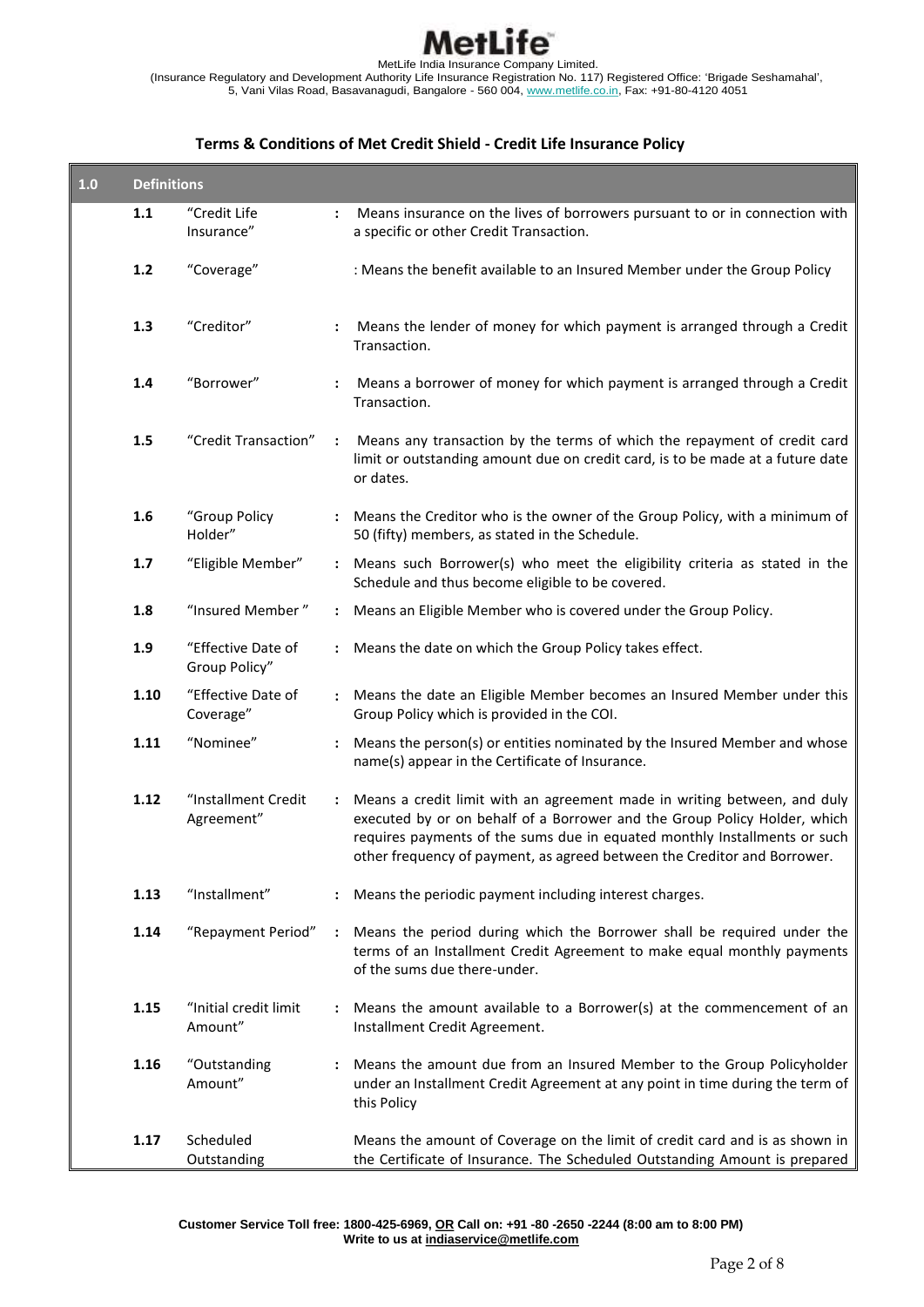# MetL ife

MetLife India Insurance Company Limited. (Insurance Regulatory and Development Authority Life Insurance Registration No. 117) Registered Office: 'Brigade Seshamahal', 5, Vani Vilas Road, Basavanagudi, Bangalore - 560 004, <u>www.metlife.co.in</u>, Fax: +91-80-4120 4051

|     |                                                              | Amount                              |                      | by the Company based on the credit limit Amount and rate of interest charged<br>by the Creditor. The Scheduled Outstanding Amount is prepared on a monthly<br>reducing basis. The Scheduled Outstanding Amount at no point in time shall<br>include arrear installments or interest and/or financial charges thereon.                                                                                                                                                                                                                                                                                                                                                                                                                                                                                         |  |  |
|-----|--------------------------------------------------------------|-------------------------------------|----------------------|---------------------------------------------------------------------------------------------------------------------------------------------------------------------------------------------------------------------------------------------------------------------------------------------------------------------------------------------------------------------------------------------------------------------------------------------------------------------------------------------------------------------------------------------------------------------------------------------------------------------------------------------------------------------------------------------------------------------------------------------------------------------------------------------------------------|--|--|
|     | 1.18                                                         | "Coverage<br>Amount/Sum<br>Assured" |                      | : Means the amount that Company promises to pay on the occurrence of<br>Insured Event(s) as set out in the Schedule of the Certificate of Insurance<br>issued to each Insured Member under this Group Policy.                                                                                                                                                                                                                                                                                                                                                                                                                                                                                                                                                                                                 |  |  |
|     | 1.19                                                         | "Individual<br>Underwriting"        |                      | Means the process of identifying and classifying the potential degree of<br>mortality risk represented by an Insured Member. This process broadly<br>includes completion of health declaration form or any other medical<br>requirements needed for acceptance of risk.                                                                                                                                                                                                                                                                                                                                                                                                                                                                                                                                       |  |  |
|     | 1.20                                                         | "Premium"                           |                      | Means payment that an Insured Member pays or agrees to pay to the Group<br>Policyholder for effecting the coverage, with respect to that Insured Member.                                                                                                                                                                                                                                                                                                                                                                                                                                                                                                                                                                                                                                                      |  |  |
|     | 1.21                                                         | "Writing"                           |                      | Means a record which is on or transmitted by paper or electronic media which<br>is acceptable to the Company and consistent with applicable law.                                                                                                                                                                                                                                                                                                                                                                                                                                                                                                                                                                                                                                                              |  |  |
|     | 1.22                                                         | "Company"                           |                      | Means MetLife India Insurance Company Limited                                                                                                                                                                                                                                                                                                                                                                                                                                                                                                                                                                                                                                                                                                                                                                 |  |  |
|     | 1.23                                                         | "Certificate of<br>Insurance/ "COI" |                      | Means a separate numbered certificate issued to each of the Insured<br>Members covered under this Group Policy as proof of cover. This certificate<br>shall contain the Effective Date of Coverage, plan details, age and premium<br>including the repayment schedule and the Scheduled Outstanding Amount<br>during the currency of the Installment Credit Agreement between the Group<br>Policy Holder and the Insured Member concerned.                                                                                                                                                                                                                                                                                                                                                                    |  |  |
|     |                                                              |                                     |                      | This certificate shall not however contain the terms and conditions of this<br>Policy document and in case of any conflict between the provisions of the<br>Group Policy document and that of the Certificate of Insurance or any<br>administrative forms, declarations or documents, the provisions of this Group<br>Policy document shall prevail.                                                                                                                                                                                                                                                                                                                                                                                                                                                          |  |  |
|     | 1.24                                                         | "Insurable Interest"                | $\ddot{\phantom{a}}$ | Means the amount that can be claimed by a Group Policy Holder with respect<br>to an Insured Member under this Policy. The insurable interest is restricted to<br>the actual Outstanding Amount as on the date of death of the Insured<br>Member. Such claim amount shall also be restricted only to the Installment<br>Credit Agreements that are covered under this Group Policy and the Group<br>Policy Holder shall not have the automatic right of set-off for any dues<br>pertaining to Installment Credit Agreements (of any Insured Member) not<br>covered under this Policy. The Company's liability is only limited to the<br>Scheduled Outstanding Amount, in case the actual Outstanding Amount is<br>greater than Scheduled Outstanding Amount, as on the date of death of the<br>Insured Member. |  |  |
|     | 1.25                                                         | Premium Quote                       |                      | Means the document submitted by the Company containing the rates along<br>with definition of the group that is being covered, age limits applicable for the<br>group and underwriting and /or participation limits that are applicable for the<br>group. On acceptance of the Premium Quote the same shall be signed by the<br>Group Policy Holder and returned to the Company along with the Application<br>form for obtaining Credit Life Insurance.                                                                                                                                                                                                                                                                                                                                                        |  |  |
| 2.0 |                                                              | <b>Insured Event</b>                |                      |                                                                                                                                                                                                                                                                                                                                                                                                                                                                                                                                                                                                                                                                                                                                                                                                               |  |  |
|     | Death of Insured Member subject to provisions of Article 11. |                                     |                      |                                                                                                                                                                                                                                                                                                                                                                                                                                                                                                                                                                                                                                                                                                                                                                                                               |  |  |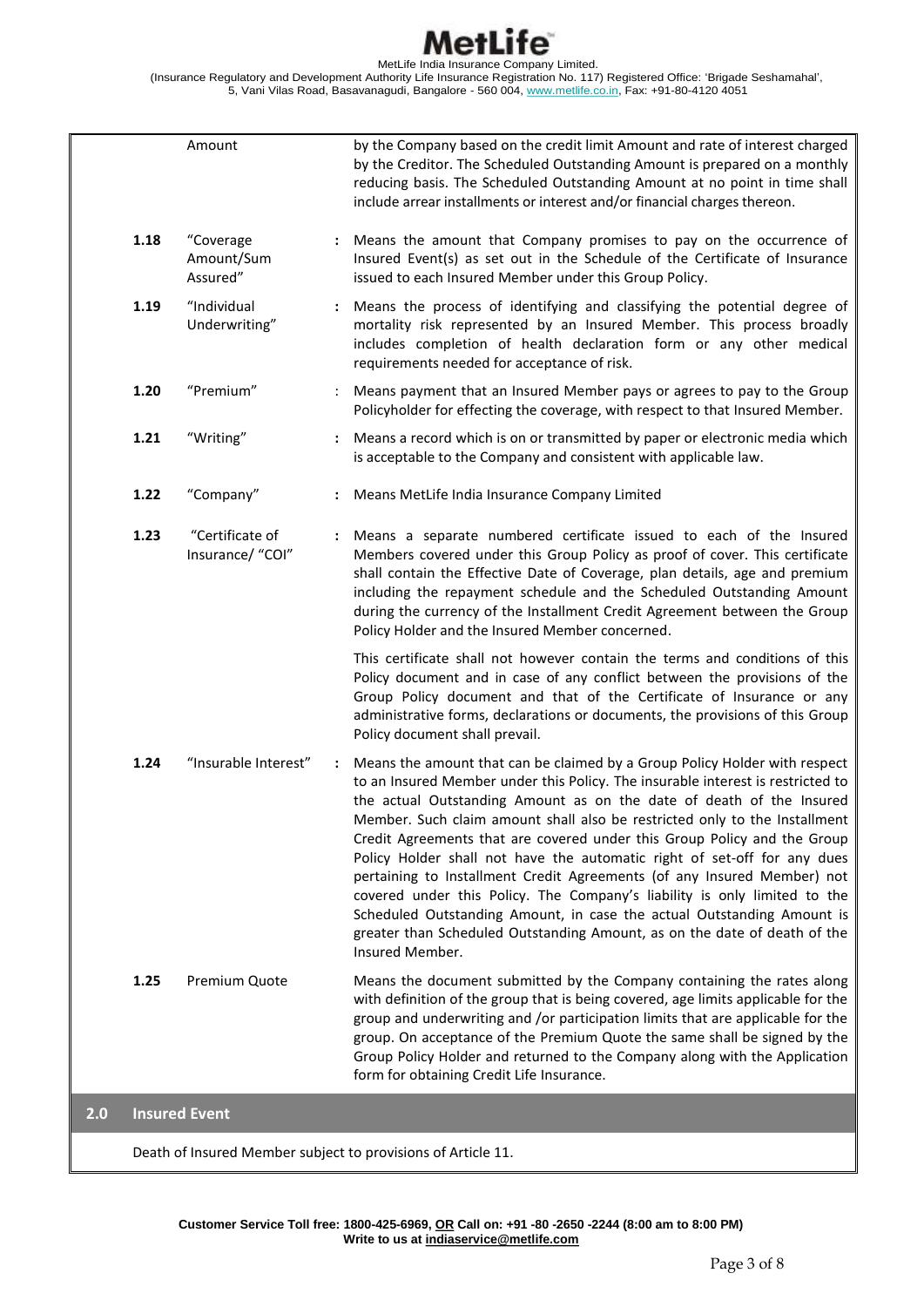

### **3.0 Terms of Coverage**

- **3.1** The eligibility of a Borrower of the Group Policy Holder for receiving coverage for the Sum Assured shall be determined after completion of the Individual Underwriting process as per the internal guidelines of the Company, the cost of which shall be borne fully by the Company. The coverage for a Borrower (Insured Member) shall commence only upon issuance of the COI and shall take effect from the Effective Date of Coverage as set out in the COI. The COI shall be issued to the Insured Member, subsequent to the completion of the Individual Underwriting process, , provided all other eligibility conditions are met by the Borrower . The Effective Date of Coverage shall not be earlier than the Effective Date of the Group Policy or the commencement date of the Credit Transaction. If the Individual Underwriting process cannot be completed due to a Borrower's inability to complete the process within the time period specified by the Company, or in the event that the Company declines coverage for the Sum Assured based on the results of the Individual Underwriting process, such Borrower shall not be covered under this Group Policy.
- **3.2** Under this Group Policy, all the existing Borrowers of the Group Policy Holder, who are eligible to be covered under this Policy on the date of commencement of this Group Policy, shall have ninety days time from the date of commencement of this Policy to apply to the Company requesting for coverage under this Policy. If any Borrower(s) of the Group Policy Holder, existing on the date of commencement of this Policy, seeks coverage under this Policy after ninety days from the date of commencement of this Policy, the decision to extend cover to such Borrower(s) shall be based on underwriting rules established by the Company from time to time.
- **3.3** The Coverage Amount payable on the death of an Insured Member, subject to the completion of the Company's claim assessment process and admission of the claim as valid, shall be equal to the Scheduled Outstanding Amount on the date of death of the Insured Member. The Coverage Amount payable shall be determined as per the Schedule provided in the Certificate of Insurance issued to the concerned Insured Member. The Coverage Amount as mentioned in the Schedule shall not change even if the Insured Member had defaulted in payment of any of the installments due to the Group Policy Holder or makes a part prepayment towards the outstanding amount.

#### **There are two options available under this Group Policy:**

This is a group regular premium, one year renewal term insurance cover given to eligible credit card holders of the Group policyholder with the following benefits:

(i) **Option (A)** – Level benefit: Where the face amount is equal to the credit limit on the credit card of the insured member, at the beginning of the month in which the insured event has occurred, subject to maximum of 10 lakh rupees.

Under option (A) Level benefit on occurrence of the insured event the Group policyholder will pay the beneficiary / legal heirs the amount in excess of the outstanding on the credit card of the insured member.

(ii) Option (B) – Variable benefit: Where the face amount is equal to the outstanding credit balance as on date of insured event, subject to maximum of 10 lakh rupees.

This cover provides for payment of 100% of the face amount in case of death

Or

On occurrence of Total Permanent Disability (TPD) due to accident.

The TPD is said to have occurred provided disability occurs within 90 days from the date of accident. During the above mentioned period, the insured member shall continue to remit the requisite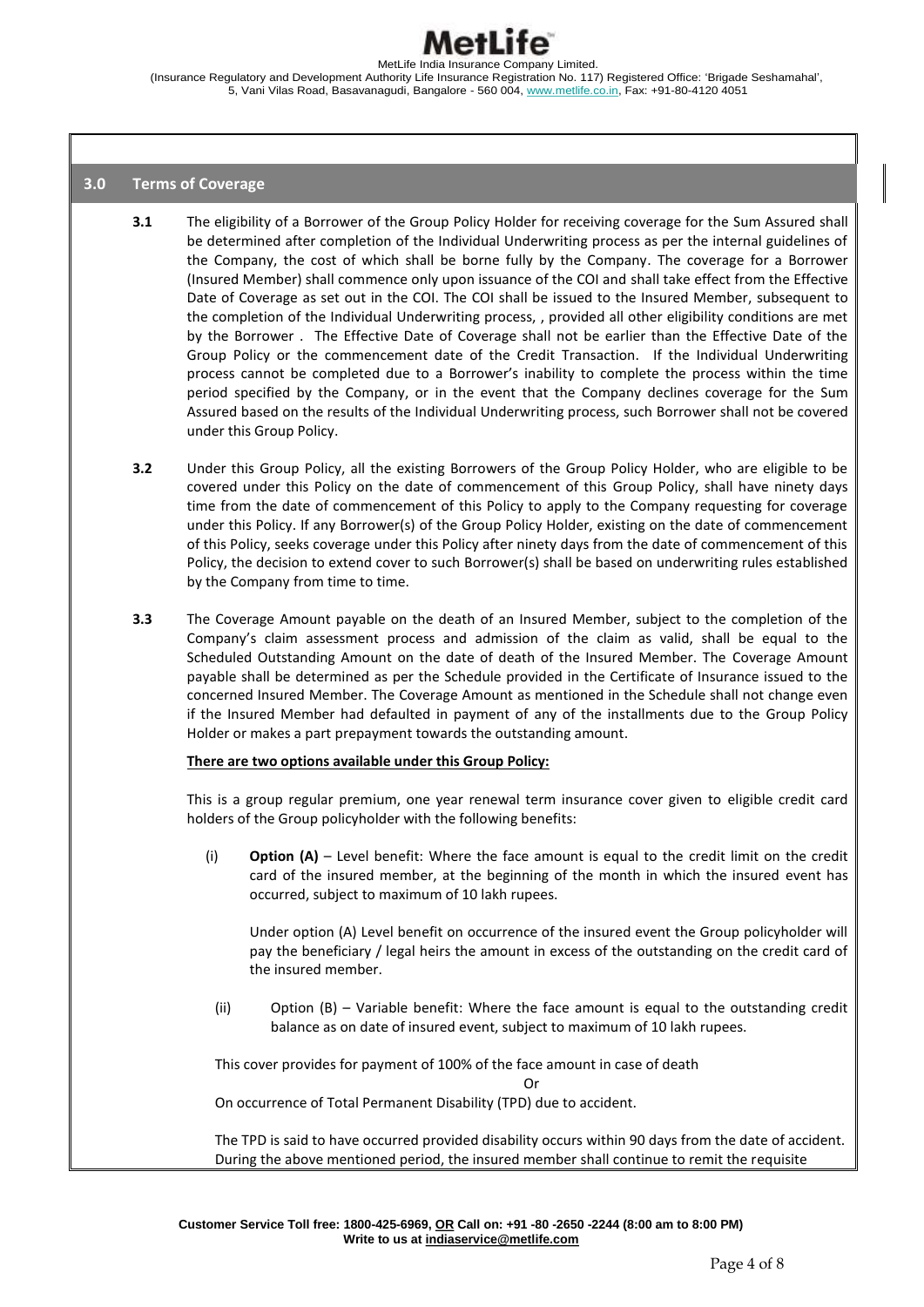premiums to enable the coverage to continue, in the same mechanism as he was paying before the occurrence of the insured event. **4.0 Payment of Benefits 4.1 Insurance Benefit –** The Coverage Amount, as defined in the Schedule, is payable by the Company on occurrence of the Insured Event. The Coverage Amount payable on occurrence of the Insured Event shall be applied firstly to offset any indebtedness of the Insured Member to the Group Policyholder. **4.2 Nominee/ies** – In the event that the actual Outstanding amount on the date of death of the Insured Member is less than the Scheduled Outstanding Amount the difference between the Scheduled Outstanding Amount and the actual Outstanding Amount shall be paid by the Group Policy Holder to the nominee / legal heir of the Insured Member. **4.3 Notification of a claim –** The Group Policy Holder must notify the Company in Writing within 60 days period after occurrence of the Insured Event. The Nominee of the deceased Insured Member shall also have the facility to notify the claim to the Company along with the notification to the Group Policy Holder. **4.4 Filing of a claim** – The primary documents required for processing the claim include: Claimant Statement prescribed by the Company. Original Certificate of Insurance issued to the deceased Insured Member Certified copy of the official death certificate issued by a competent authority such as Registrar of Births & Deaths, Corporation, Municipality, Panchayat or such other statutory bodies Group Policy Holder certifying that the Insured Member was a member of the group at the time of the Insured Event. Last attending physician's certificate, in the format provided by the Company, if the Insured Event is due to natural cause. Police inquest report, and post mortem report if the Insured Event is due to an unnatural cause. Any additional document(s) as required by the Company **4.5 Processing of claim –** A claim under Group Policy shall be paid or repudiated giving all the relevant reasons, within 30 days from the date of receipt of all required documents and clarifications for the purpose of settlement of the claim. However, where the circumstances of a claim warrant an investigation in the opinion of the Company, it shall initiate and complete such investigation at the earliest, which shall be done in no case later than 6 months from the date of receipt of primary documents **4.6 Payment of claim –** On receipt of the Benefit Amount, the Group Policy Holder shall give a full and final discharge to the Company with respect to the claim concerned and shall also undertake to remit any amount in excess of its own Insurable Interest, with respect to the deceased member, covered under this Policy, to the nominee/legal heir of the deceased Insured Member. **4.7 Repudiation of claim –** If the Company repudiates a claim in whole or in part, the notification of the claim decision shall state in detail the reasons for repudiation of the claim. **5.0 New Members Addition 5.1** New Borrowers will be allowed to enter the Scheme based on intimation given by the Group Policy Holder to the Company in a form and manner as described in Articles 5.2 and 5.3.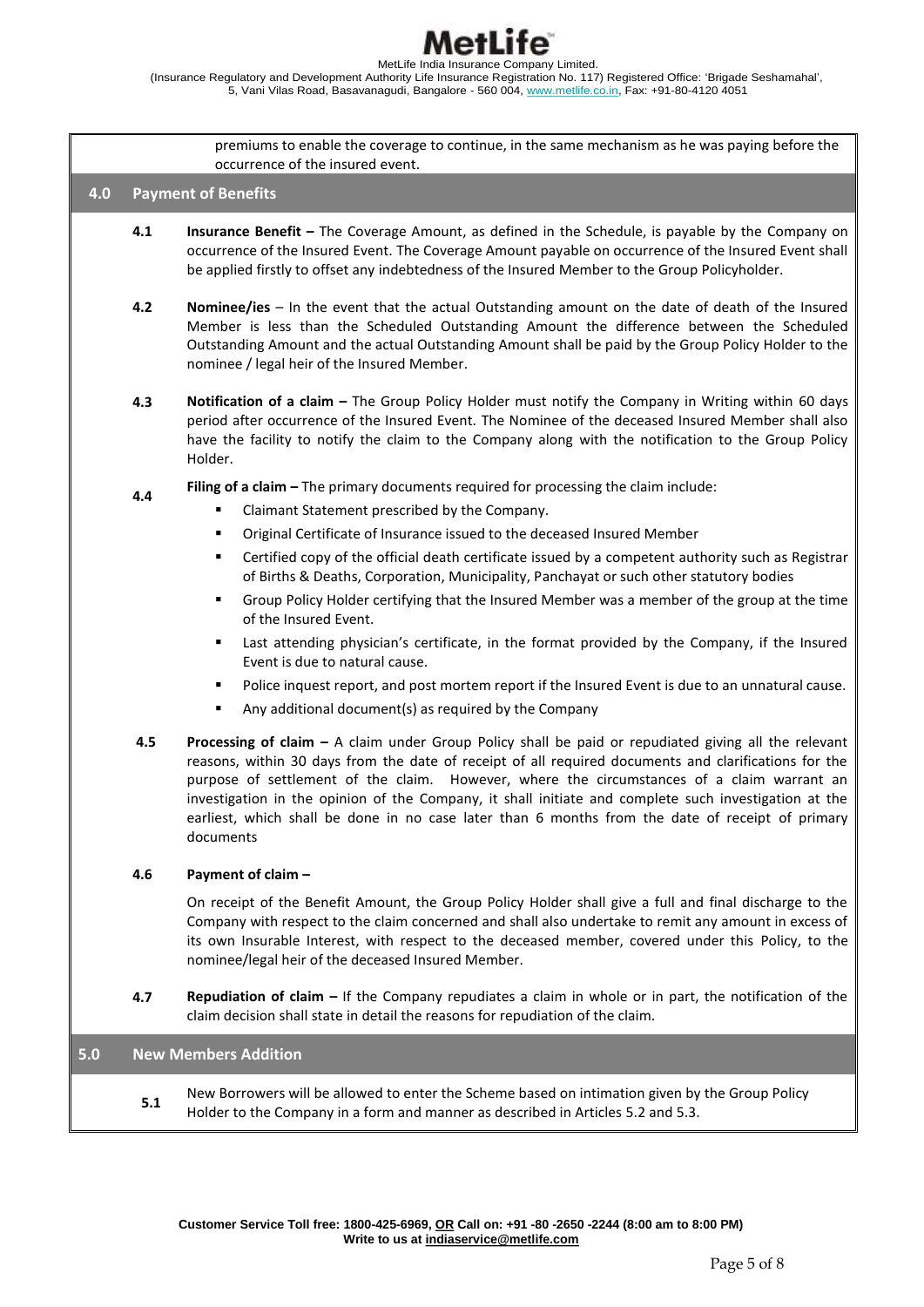

- **5.2** The Group Policy Holder shall provide the details regarding the new Borrowers, eligible for coverage under the scheme, in a format and as per a schedule that is mutually agreed upon by the Group Policy Holder and the Company.
- **5.3** The new Borrowers shall be covered under the Scheme as per Articles 3 of this Policy document.
- **5.4** Either Group Policy Holder or the Company may close the Group Policy for new Borrower additions by giving a minimum of 90 days written notice to the other party.

# **6.0 Termination of Coverage**

The Coverage available to an Insured Member shall terminate, upon earliest of the following circumstances:

- 1. Upon payment of a claim arising on account of the death of the Insured Member.,
- 2. Cancellation of this Group Policy either due to circumstances such as winding up or any other form of corporate restructuring which results in the group policy holder ceasing to exist after such restructuring by giving a minimum of 30 days written notice to the other party.
- 3. Upon foreclosure of all the outstanding dues covered under this Group Policy.
- 4. The Earlier of :
- the Date the Insured Member attains age 70 years; or
- the date the full Outstanding Amount is scheduled to be repaid, i.e. the Date of Cessation of Cover as mentioned in the Certificate of Insurance Issued to the concerned Insured Member.
- 5. The date the Insured Member ceases to be an Eligible Member of the Policy Holder group.

Any termination of Coverage in accordance with this section shall be without prejudice to any claim originating prior to the effective date of such termination.

# **7.0 Right of Inspection**

7.1 Upon request by the Company, the Group Policy Holder shall furnish detailed information on the individual Borrowers and/or the group of Borrowers covered under this Group Policy. Further, in case of compulsory participation Policy, the Group Policy Holder shall, on request, provide the information on its existing dues portfolio and state the reason for excluding any class of Borrowers from coverage under this Group Policy.

### **8.0 General Provisions**

- **8.1 Obligations of the Group Policy Holder** – The Group Policy Holder is responsible for the collection and remittance of premium on behalf of the Eligible Members and shall also help in the claim management process. The Group Policy Holder shall also be responsible for providing member data or any other information which is required for administration of the policy.
- **8.2 Governing Laws and Jurisdiction –** The terms and conditions of the Group Policy shall be governed by and subject to the laws of the Republic of India. The parties shall be subject to the jurisdiction of the law courts situated in Bangalore for all matters and disputes arising from or related to or concerning the Application, the Declaration, and the Group Policy.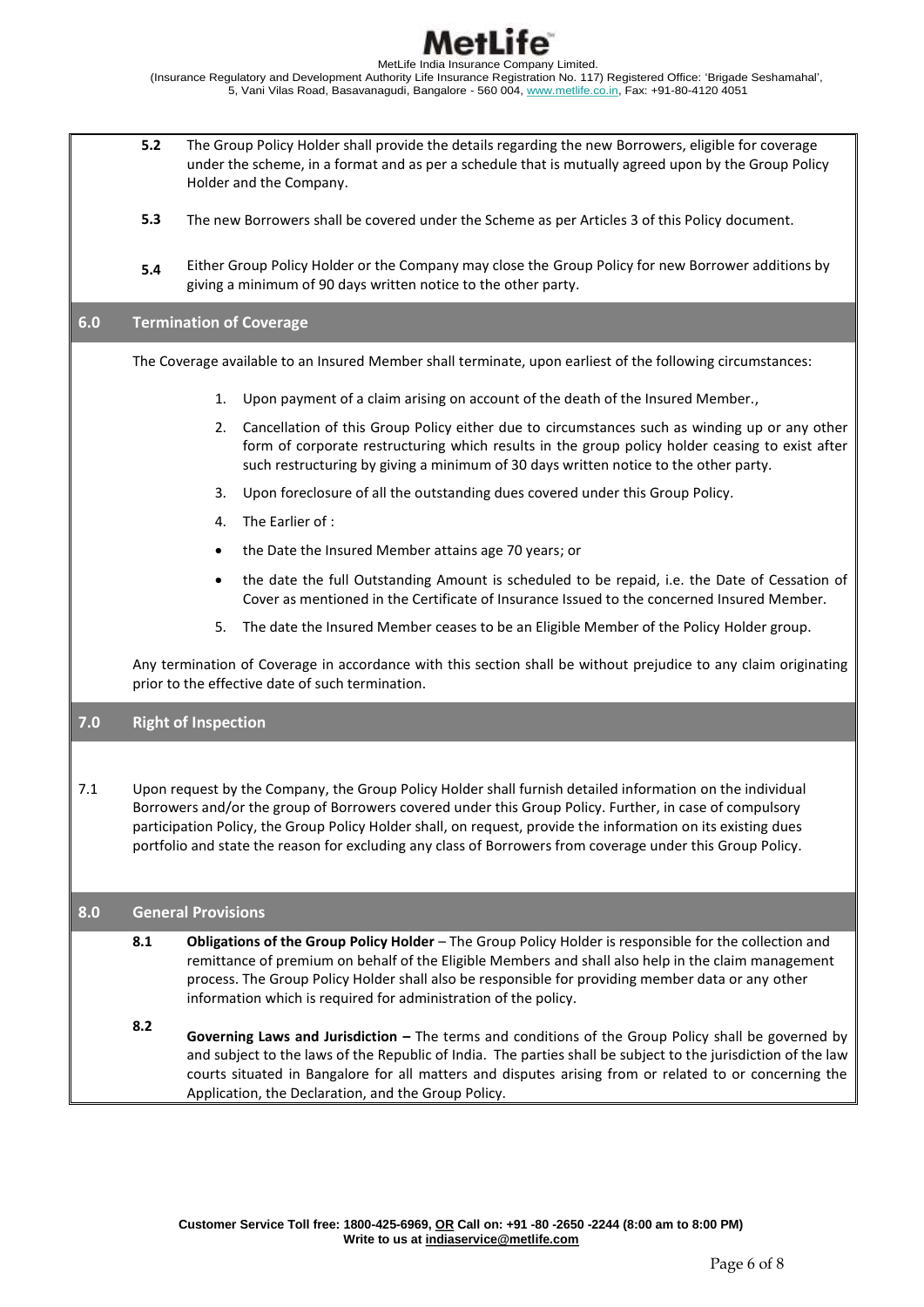- **8.3 Incontestability –** In accordance with the provisions of Section 45 of the Insurance Act, 1938, no policy of life insurance shall after the expiry of two years from the date on which it was effected, be called in question by an insurer on the ground that a statement made in the proposal for insurance or in any report of a medical officer, or referee, or friend of the insured, or in any other document leading to the issue of the policy, was inaccurate or false, unless the insurer shows that such statement was material matter or suppressed facts which it was material to disclose and that it was fraudulently made by the policy holder and that the policy holder knew at the time of making it that the statement was false or that it suppressed facts which it was material to disclosed.
- **8.4 Disclosure**  This Policy has been issued on Group Policy Holder's representations that Group Policy Holder has made full and accurate disclosures of all material facts and circumstances and that Group Policy Holder has not misrepresented or suppressed any material facts or circumstances. In the event it comes to the Company's knowledge that Group Policy Holder has misrepresented or suppressed any material facts and circumstances the Company shall reserve the right at its sole discretion to take such action, as it deem appropriate including cancellation of the Policy , the benefits attached thereto and forfeiture of Premium(s) received.
- 8.5 **Breach of Warranty** – If any falsification, inaccuracy, mis-statement, concealment or suppression of information contained in the Application, the Declaration and/or such other documents on the basis of which this Group Policy is issued, is proved, any claim for the Coverage (s) shall stand repudiated.
- 8.6 **Tax Benefits** - The tax benefits on the Group Policy shall be as per the prevailing tax laws in India and amendments thereto from time to time. In respect of any payment made or to be made under this Policy, The Company shall be entitled to deduct or charge taxes including service tax and other levies as applicable at such rates as notified by the Government or such other body authorized by the Government from time to time, and shall not be liable to the Group Policy Holder for the sums so deducted or charged.
- **8.7 Assignment –** The benefits under this Group Policy are not assignable, chargeable, or alienated in any manner whatsoever.
- **8.8 Address for Communications-** All Communications with respect to this Group Policy shall be sent to the following Address:

MetLife India Insurance Company Limited Registered Office: 'Brigade Seshamahal' 5-Vani Vilas Road, Basavanagudi, Bangalore – 560 004

### **9.0 Grievance Redressal Mechanism**

**9.1 Designated Authority in the Company -** The Group Policy Holder may approach following grievance redressal authority in the Company, in the event the Group Policy Holder or the Members Insured are aggrieved with any of the decisions taken by the Company. The authority is empowered to promptly review and address the grievances and take appropriate action.

The Officer-in-Charge (Member Services) MetLife India Insurance Company Limited Registered Office: 'Brigade Seshamahal' 5-Vani Vilas Road, Basavanagudi, Bangalore – 560 004